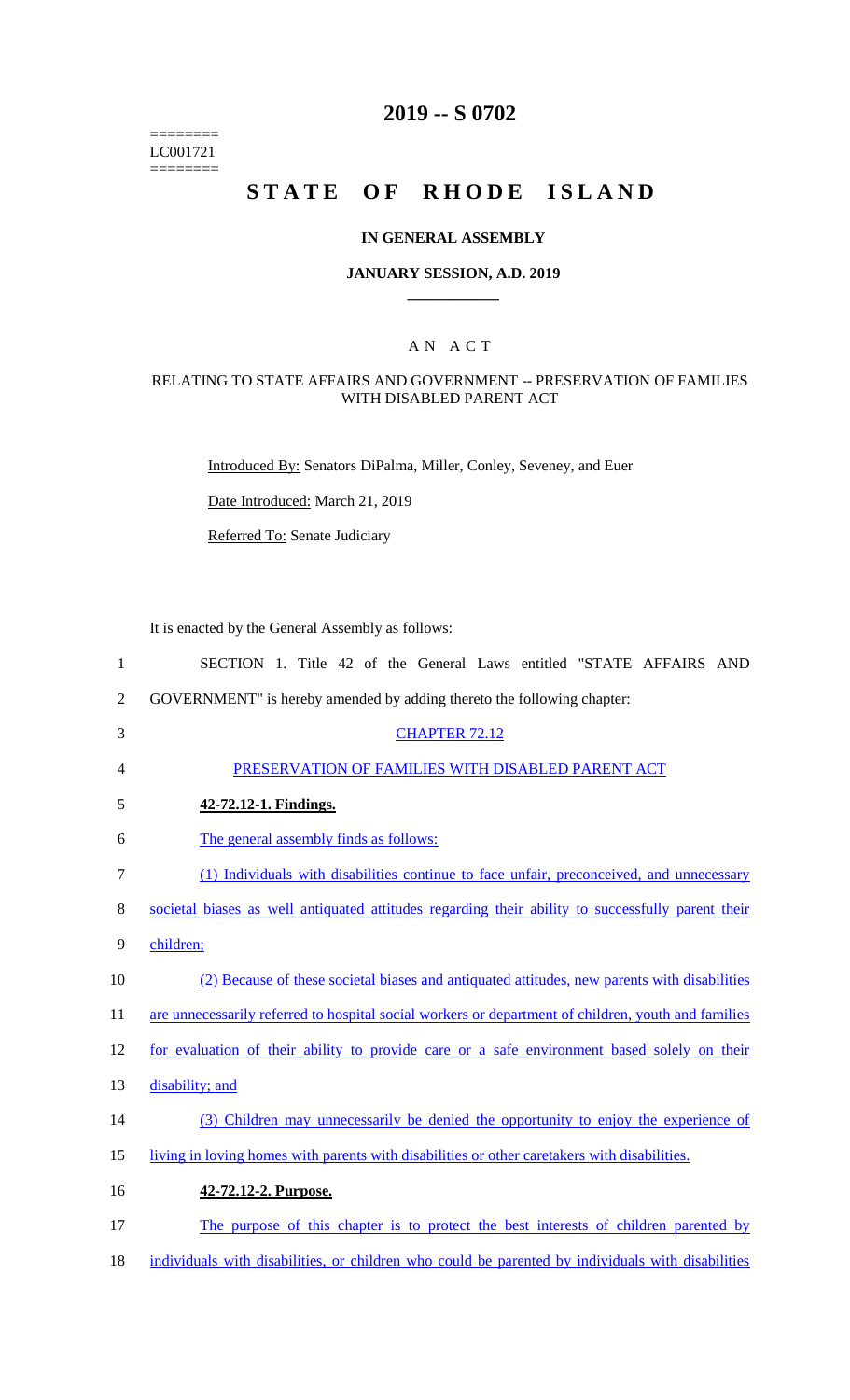- through the establishment of procedural safeguards that require adherence to the Americans with
- Disabilities Act education of hospital, child protective services and judicial staff, and respect for
- 3 the process and equal protection rights of parents with disabilities or prospective parents with
- disabilities in the context of child welfare, foster care, family law and adoption.
- **42-72.12-3. Definitions.**
- When used in this chapter:
- (1) "Disability" means a disability as defined in § 42-87-1.
- (2) "Supportive parenting services" means services that may assist a parent or prospective
- parent with a disability in the effective use of techniques, technology and other alternative
- methods to enable the parent or prospective parent to discharge parental responsibilities as
- 11 successfully as a parent who does not have a disability.
- **42-72.12-4. Rights of disabled parents.**
- (a) A disability of a parent of a new born child shall not serve as the basis of referral to a
- 14 hospital social worker for evaluation of parenting skills.
- (b) A parent's disability shall not serve as the basis of a referral to the department of
- 16 children, youth and families by a hospital neonatal unit.
- (c) A parent's disability shall not serve as a basis for denial or restriction of visitation or
- 18 custody in family or dependency law cases when the visitation or custody is determined to be
- 19 otherwise in the best interest of the child.
- (d) A prospective parent's disability shall not serve as a basis for their denial of
- participation in public or private adoption when the adoption is determined to be otherwise in the
- 22 best interest of the child.
- (e) An individual's disability shall not serve as a basis for denial of foster care or 24 guardianship when the appointment is determined to be otherwise in the best interest of the child.
- (f)(1) When a parent or prospective parent's disability is alleged to have a detrimental
- impact on a child, the party raising the allegation bears the burden of proving by clear and
- convincing evidence that the behaviors are endangering or will likely endanger the health, safety
- or welfare of the child.
- 29 (2) If the burden of proof is met, the parent or prospective parent with a disability shall have the opportunity to demonstrate how the implementation of supportive parenting services can 31 alleviate any concerns that have been raised. The family court may require that the supportive 32 parenting services be put in place, with an opportunity to review the need for continuation of such
- service within a reasonable period of time.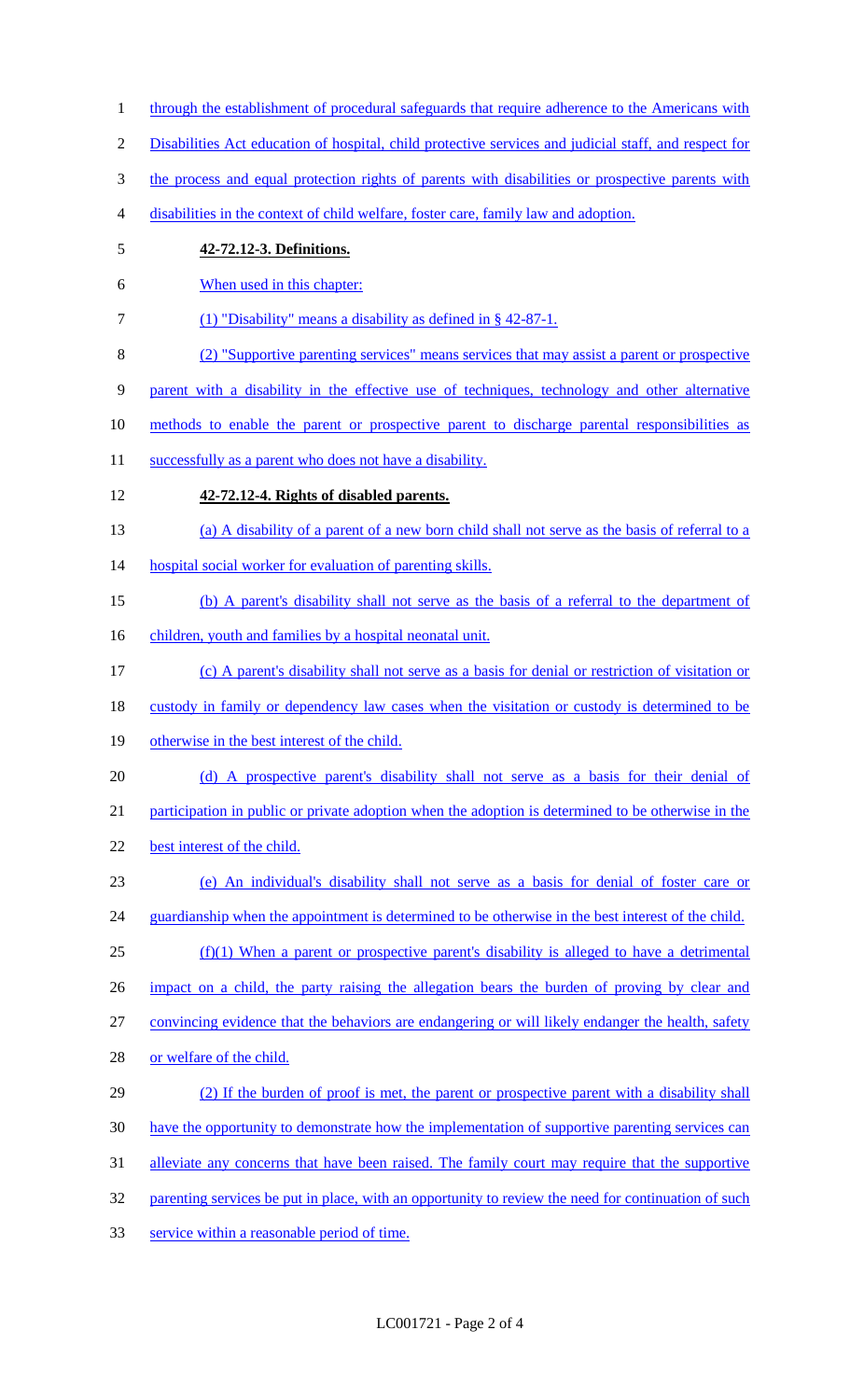1 SECTION 2. This act shall take effect upon passage.

#### $=$ LC001721  $=$